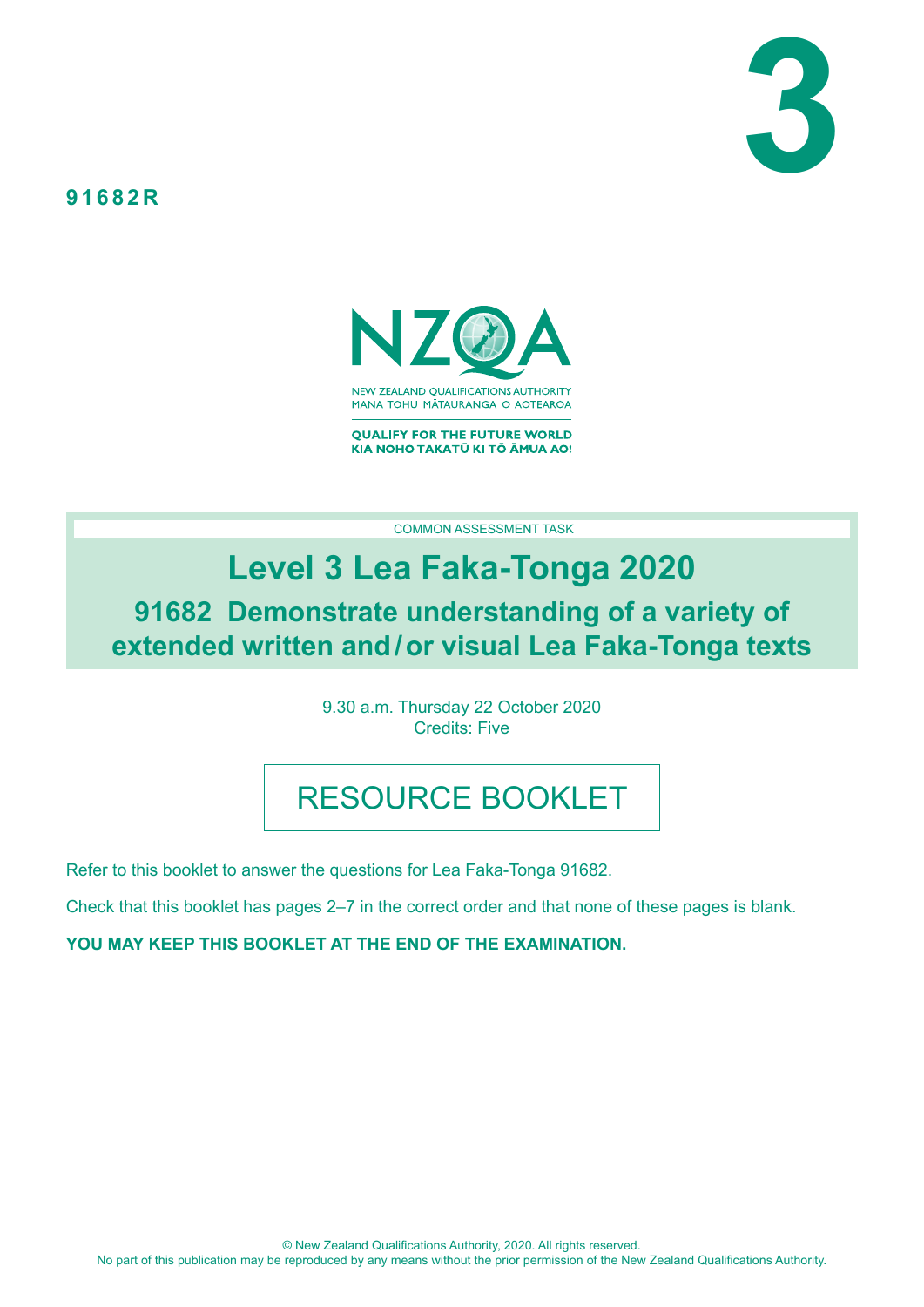## **TEXT A:** *Ongoongo* **(News report)**

*Lau e ongoongo fekauʻaki mo e hala-fakakavakava Fangaʻutaˊ foʻou maʻa Tongaˊ.*  This is a news report about the new Fangaʻuta bridge project in Tonga.

| <b>Glossed vocabulary</b>      |             |
|--------------------------------|-------------|
| holoki                         | to reduce   |
| fetafeaki                      | the flow of |
| fataki                         | to carry    |
| maka taufatunga motu'a e fonua | bedrocks    |

## **Hala-fakakavakava Fangaʻuta: fakafehokotaki ʻa Nukuʻalofa mo Folaha 2024**



Ko e hala-fakakavakava Fangaʻuta´ ʻe lele mei ʻUmusī ki Folaha (vakai ki he mape) pea ʻoku ʻamanaki ʻe ngāueʻaki eni ʻe he meʻalele ʻe 13 000 ki he 15 000 ʻi he ʻaho.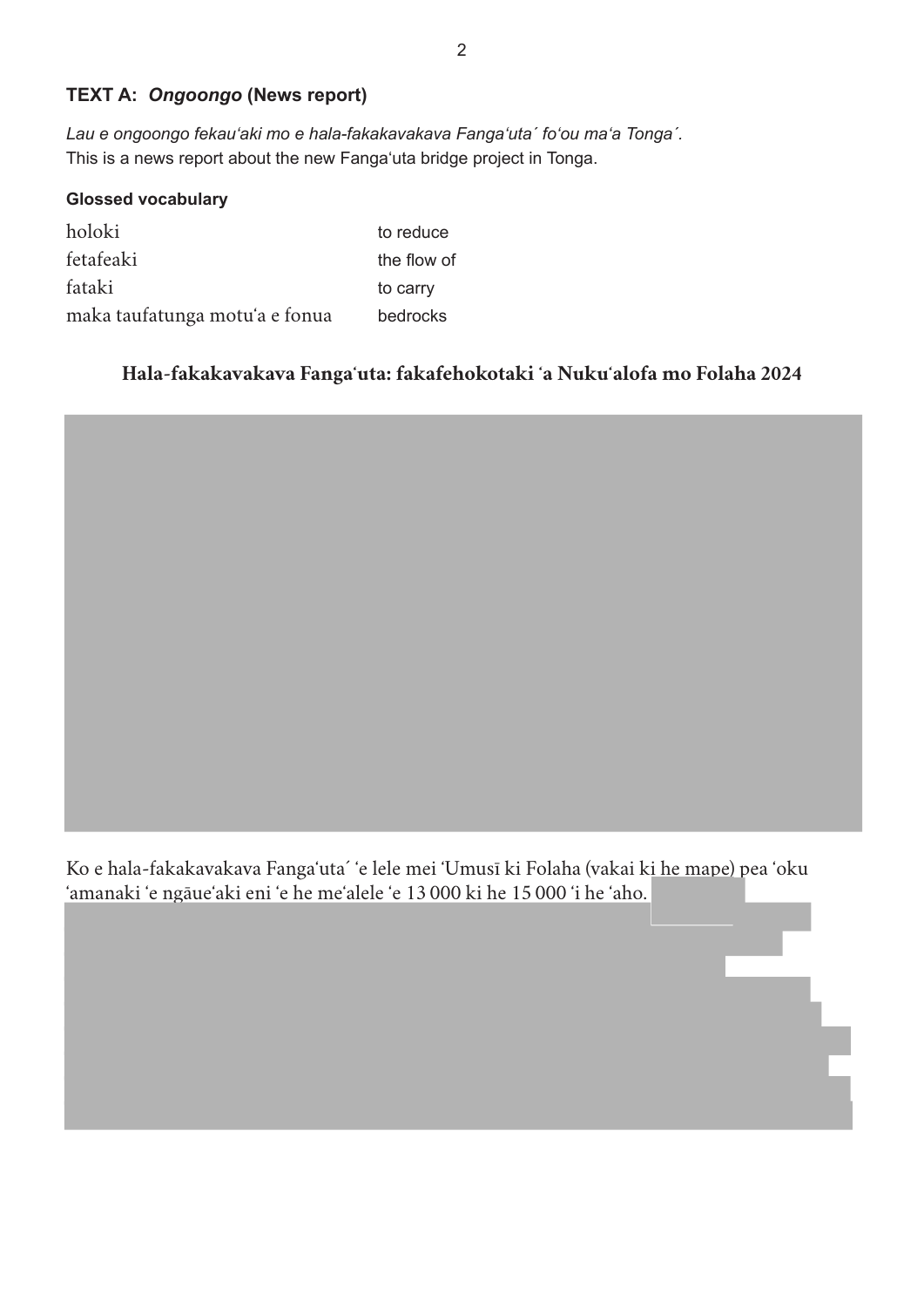

e lahi´, tuʻuʻanga´ mo e faʻahinga hala-fakakavakava 'oku taau ke langa´.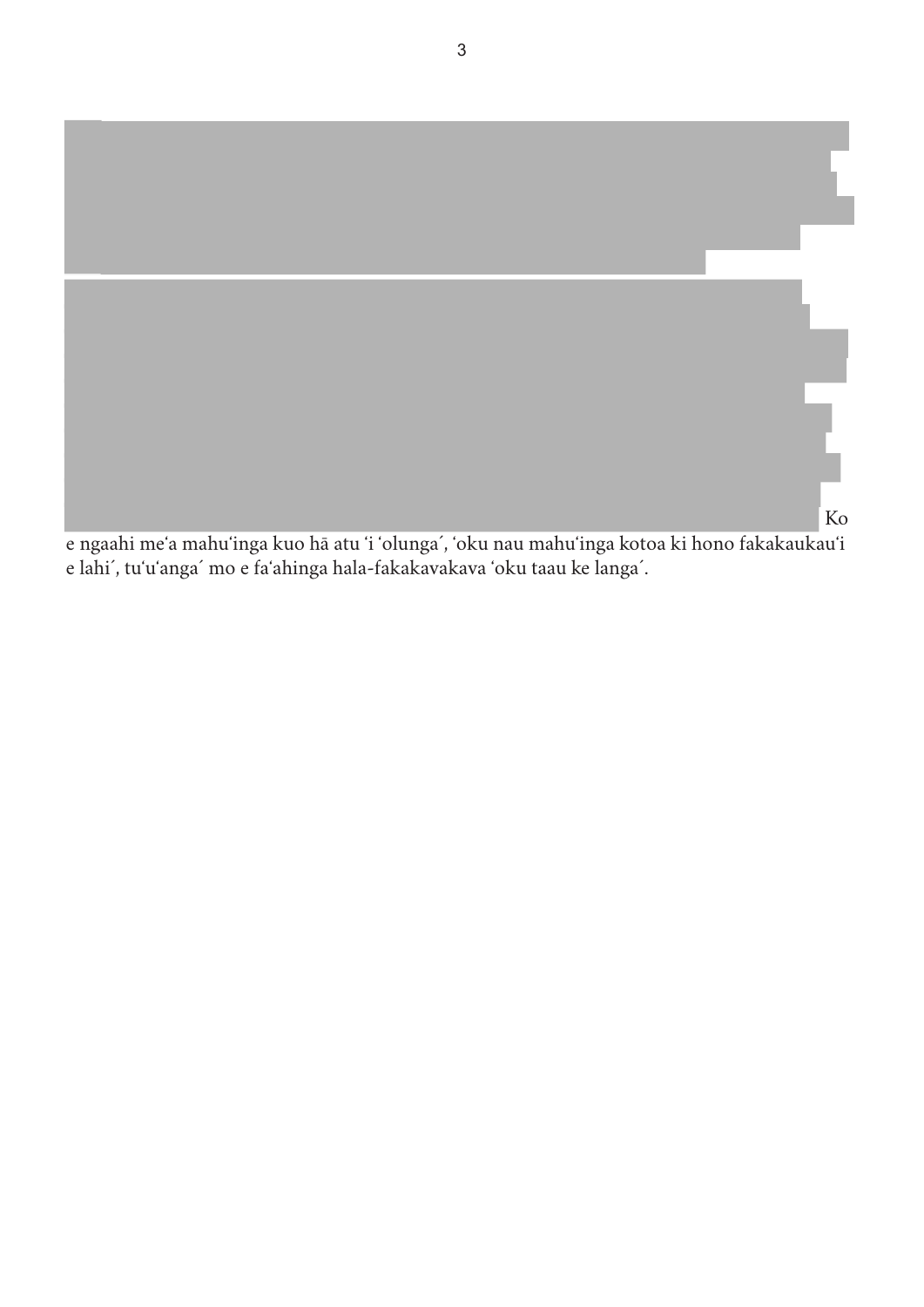## **TEXT B:** *Fakaʻekeʻeke* **(Interview)**

*Lau ʻa e fakaʻekeʻeke o Dr Lupe Taumoepeau ko e toketā fai-tafa vesikula.* This is an interview with Dr Lupe Taumoepeau, who is a vascular surgeon.

## **Glossed vocabulary**

kofuua kidney

**ʻOku mahino kiate au naʻe ʻi ai ʻa e kau fefine mateaki ʻi hono ohi hake koe´, ko ia koā?**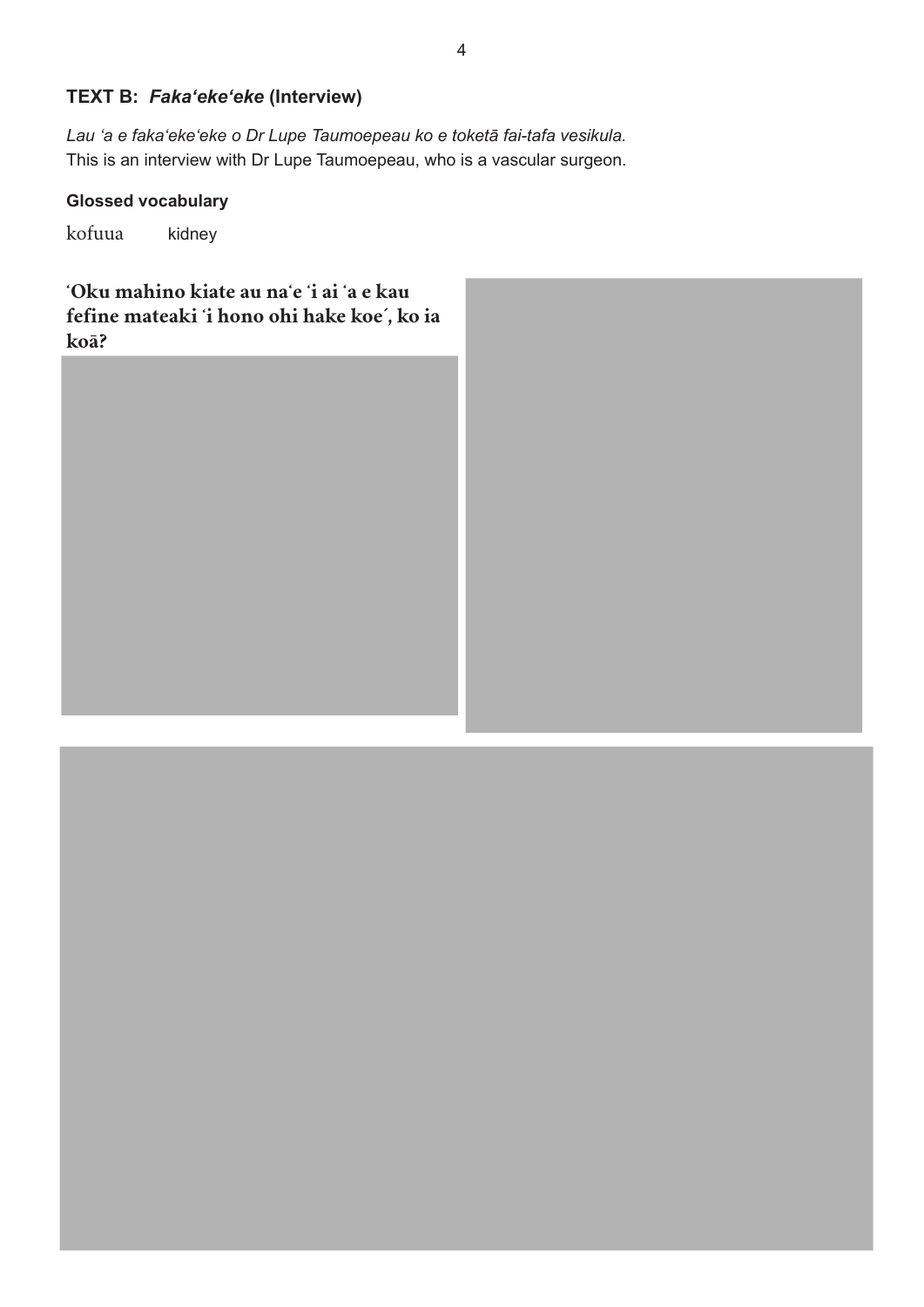Pea ʻe ʻikai ke tau aʻusia ʻa e tāketi ko ʻeni´ kapau ʻe ikai te tau tuʻu tokolahi hake ʻo pole ke tau hoko ko e kau faʻifaʻitakiʻanga, kau fakahinohino mo faleʻi pea pehē ki ha niʻihi ke nau siponisā ʻa e toʻu tangata tamaiki´.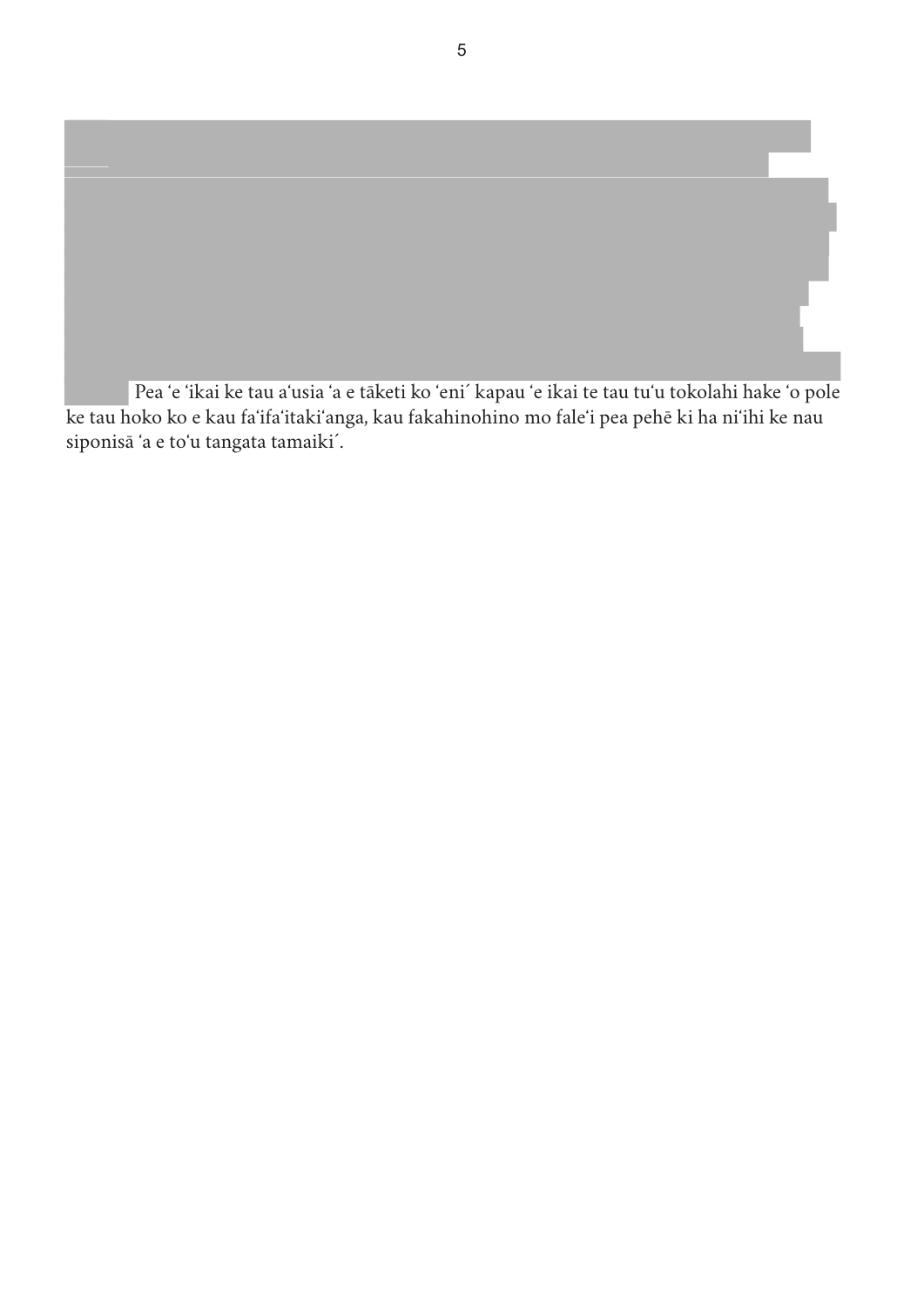## **TEXT C:** *Talanoa fakatātā* **(Parable)**

*Lau ʻa e talanoa fakatātā ko ʻeni ki he tamai mo hono ʻofefine.* This is a parable about a father and his daughter.

## **Ko e pateta, foʻimoa pe piini kofi koe?**

Tokua naʻe ʻi ai ha ʻofefine naʻe lāunga ki heʻene tamai ko ʻene moʻui´ ʻoku fakamamahi ʻaupito pea ʻoku ʻikai ke ne ʻilo pe ko e toe hā ē meʻa ke fai ke fakalaka ai´.



"ʻI he ngaahi meʻa koʻeni ʻe tolu, ko fē koe ʻia kinautolu? ʻI he taimi ʻoku tukituki ai ʻa faingataʻa ʻi ho matapaa´, ʻoku anga fēfē hoʻo tali´? Ko e pateta koe, pē foʻimoa, pē piini kofi?"